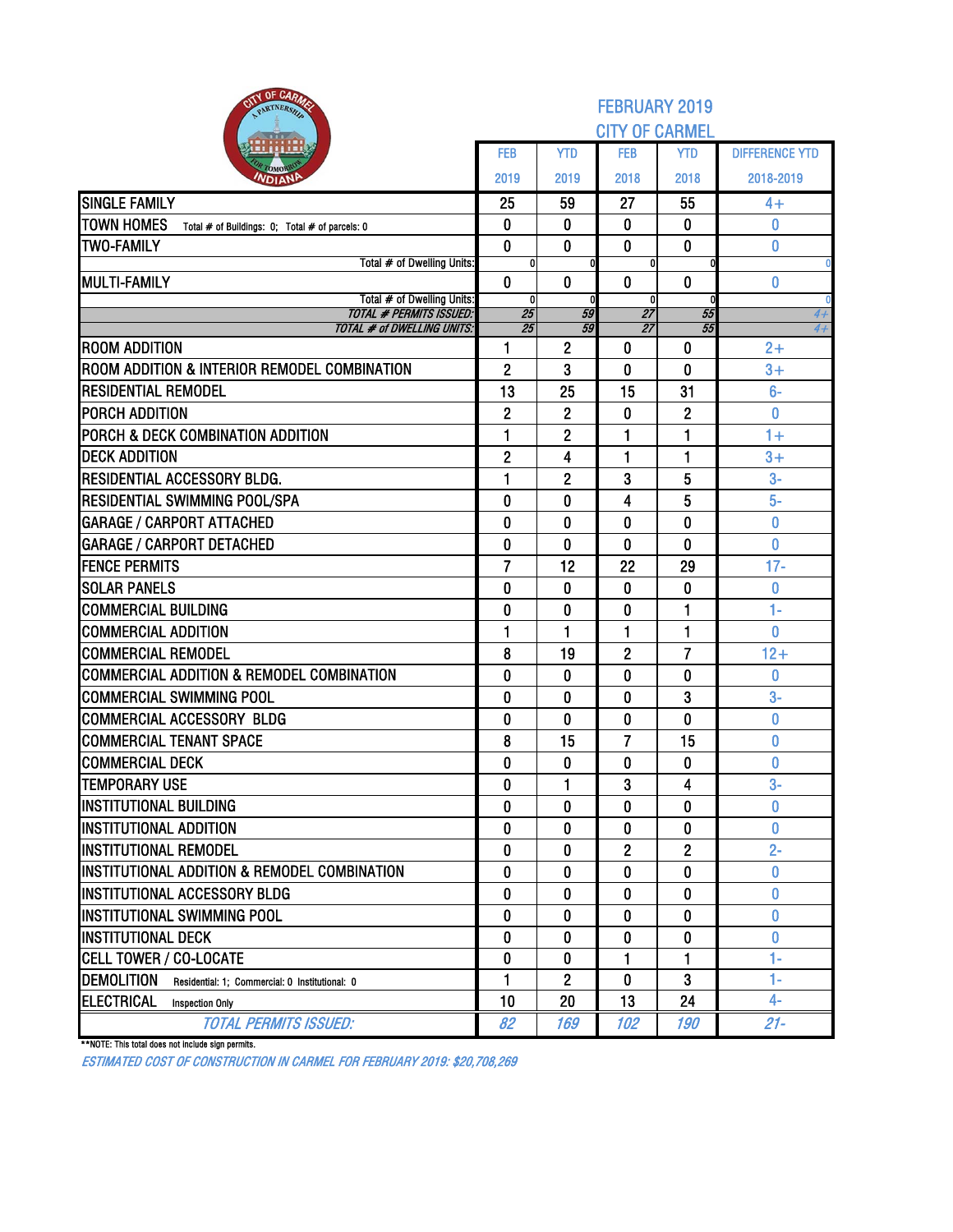

# D.O.C.S. BUILDING PERMIT ACTIVITY FEBRUARY 2019

COMMERCIAL, INSTITUTIONAL, & MULTI-FAMILY - NEW STRUCTURES, ACCESSORY BUILDINGS, ADDITIONS, TENANT FINISHES,REMODELS, POOLS, DECKS (Institutional includes churches, schools & public libraries)

Type of Construction Total Permits Issued

### PERMITS ISSUED

| Juniper on Main Pergola, 110 E. Main St. |  |
|------------------------------------------|--|

#### COMMERCIAL TENANT FINISH / REMODEL:……………..…….……...……………….…………………………………......16

- *●* Harden Jackson Law, 631 N. Rangeline Rd.
- Front Porch Real Estate, 3105 E. 98<sup>th</sup> St. #100
- Sport Clips, 7245 E. 146<sup>th</sup> St. #120
- *●* Windsor Retreat Unit Conversion, 1349 Wind Castle Trail
- *●* Windsor Retreat Unit Conversion, 1682 Lodgetree Cove
- *●* Marriott, 37 W. 103rd St.
- *●* Ameriprise Financial, 501 Pennsylvania Parkway #245
- *●* CNO Financial, 560 North College Ave. 1st Floor
- *●* Cortland Capital, 1289 City Center Dr. #100
- *●* IIA of Indiana, 11611 N. Meridian St.
- *●* Vision First Office and Lab, 4745 Haven Point Blvd.
- *●* Mutual Bank, 650 E. Carmel Dr. #100
- *●* Village of Springmill Clubhouse, 14637 Handel Dr.
- *●* Master Yoo Martial Arts, 2470 Harleston St.
- *●* French Hair Couture, 154 Medical Dr. #160
- *●* UFCW, 3091 E. 98th St. #150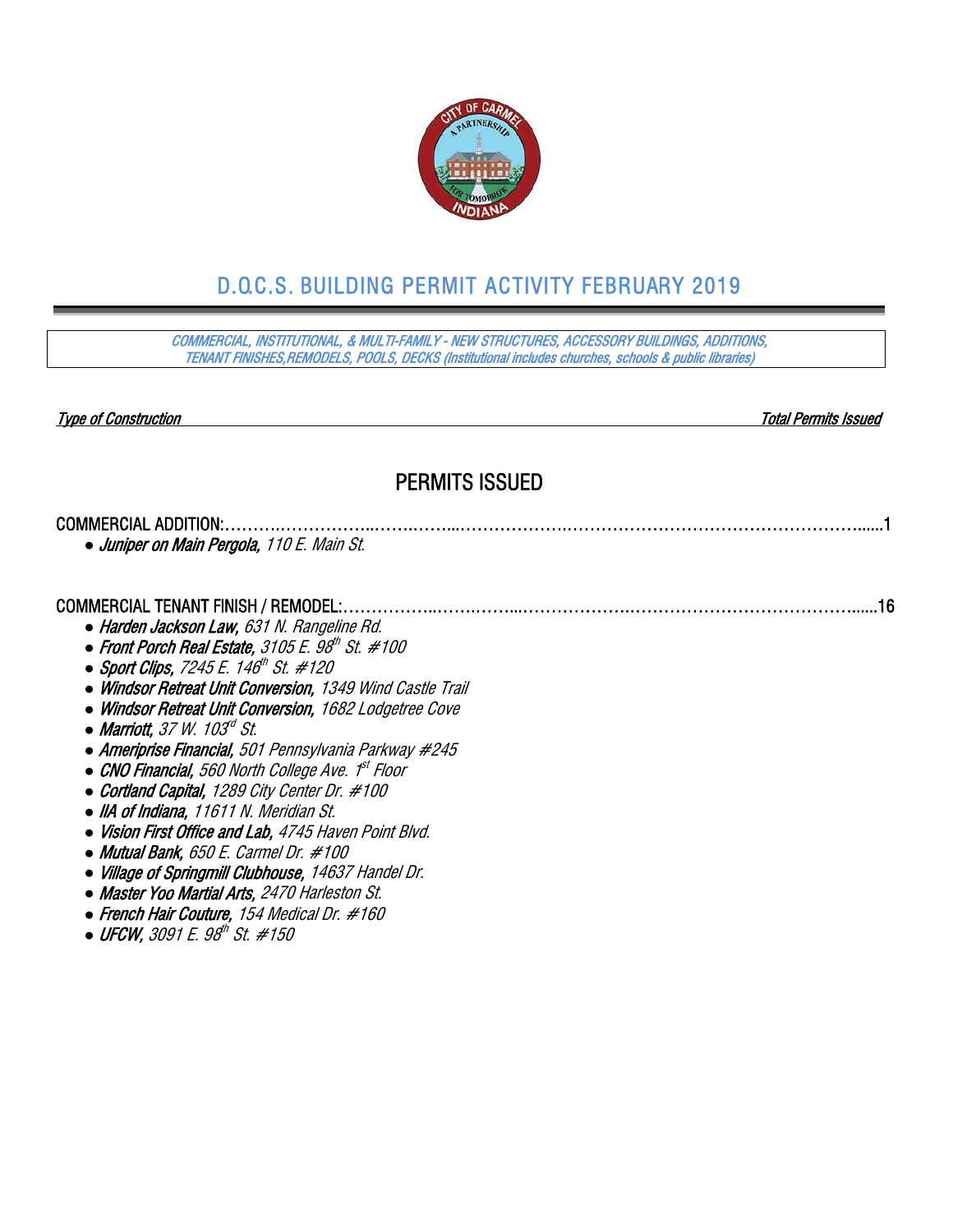## COMMERCIAL CERTIFICATES OF OCCUPANCY ISSUED

| <b>COMMERCIAL TENANT FINISH / REMODEL:</b>                      |
|-----------------------------------------------------------------|
| • Windsor Retreat Unit Conversion, 1682 Lodgetree Cove          |
| • Marriott, $37 W. 103rd St.$                                   |
| • Old Navy, 14250 Clay Terrace                                  |
| • Drexel Interiors, 14570 River Rd Building 2                   |
| • Auto Credit Builders, 10650 N. Michigan Rd.                   |
| • Bash 828 Venues, 1235 Keystone Way                            |
| • Windsor Retreat Unit Conversion, 1349 Wind Castle Trail       |
| • Carmel Selective, $900$ E. $96^{\text{th}}$ St. #400          |
| • Drexel Interiors, 14570 River Rd. $\#100$ , $\#105$ , $\#110$ |

**• Availity,** 510 E. 96<sup>th</sup> St. 1<sup>st</sup> & 4<sup>th</sup> Floors

## D.O.C.S. BUILDING & SIGN ACTIVITY FEBRUARY 2019

|                                        | <b>FEB 2019</b> | <b>FEB 2018</b> |
|----------------------------------------|-----------------|-----------------|
| <b>TOTAL BUILDING PERMITS ISSUED:</b>  | 82              | 103             |
| <b>TOTAL FENCE PERMITS ISSUED:</b>     | 7               | 22              |
| <b>TOTAL SIGN PERMITS:</b>             | 32              | 32              |
| <b>TOTAL PUBLIC EVENT BANNERS:</b>     | 10              | $\bf{0}$        |
| <b>BUILDING INSPECTIONS PERFORMED:</b> | 442             | 444             |
| <b>BUILDING PLAN REVIEWS:</b>          | 67              | 74              |
| PUBLIC REQUEST FOR INFORMATION (RFI):  | 18              | 21              |

## D.O.C.S. NEWS AND NOTES FEBRUARY 2019

*●* David Littlejohn attended Metropolitan Planning Association's Indianapolis Regional Transportation Council meeting February 6 in Indianapolis

*●* Joslyn Kass and Darren Mast participated in the Compliance Inspections: Safe and Proper Procedures on Contact webinar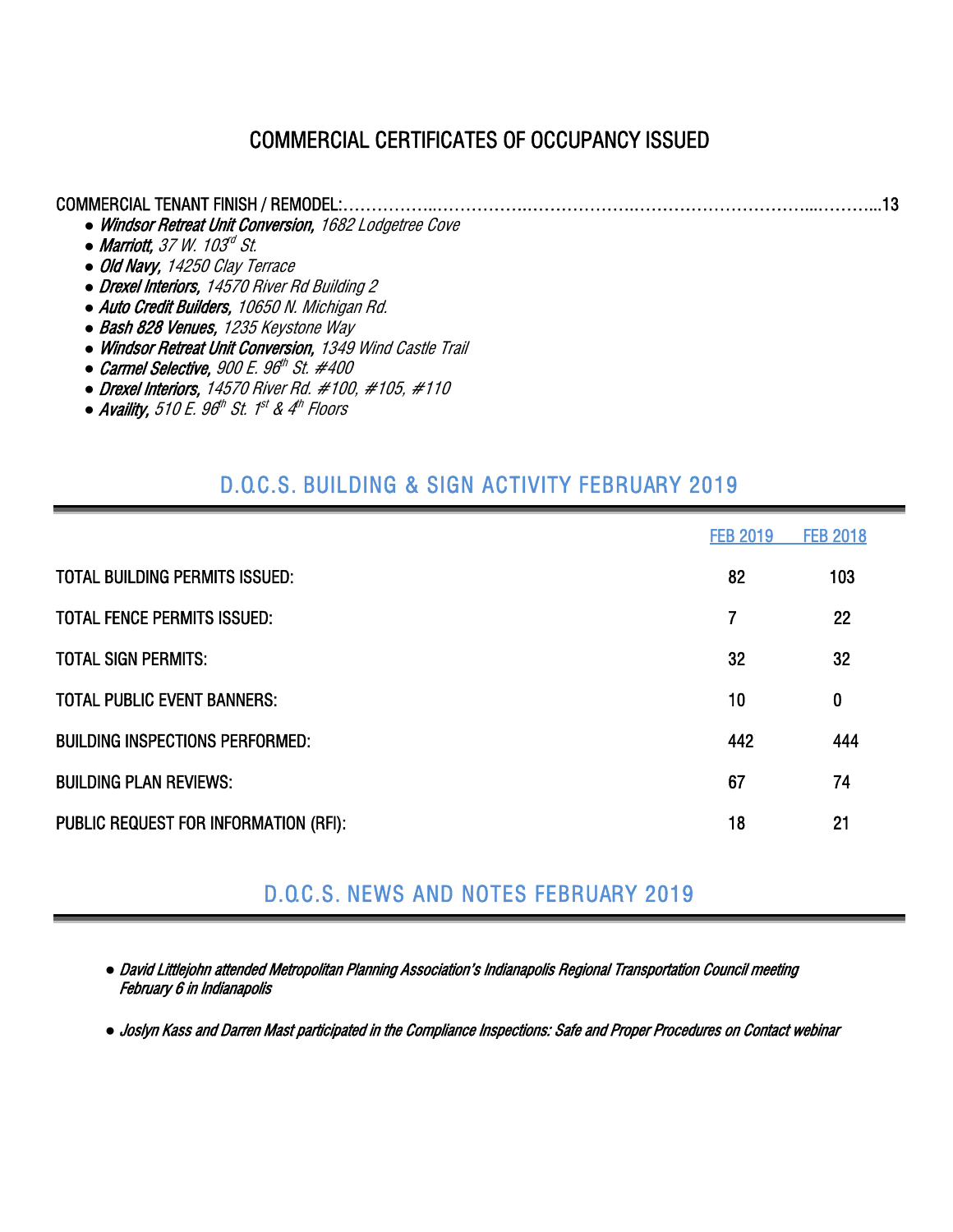## D.O.C.S. CODE ENFORCEMENT ACTIVITY FEBRUARY 2019

#### CODE ENFORCEMENT TASK REPORT SUMMARY FOR FEBRUARY 2019 COMPLAINTS RECEIVED TOTAL: INSPECTION STATISTICS TOTAL: EMAIL 3 NEW CASES 47 "MY CARMEL" APP 16 INITIAL INSPECTIONS 44 PHONE 2008 1 ABATEMENT 2008 1 ABATEMENT 2008 1 ABATEMENT 2008 1 ABATEMENT 2008 1 ABATEMENT 2008 1 ABATEMENT 2008 REFERRAL 0 INITIAL VIOLATION NOTICE 26 STAFF 23 RE-INSPECTIONS 74 CLOSED CASES **INSPECTIONS BY AREA** WEST CENTRAL EAST TOTAL:<br>
NEW CASES 0 28 10 47 NEW CASES 28 28 10 47 INITIAL INSPECTIONS 8 28 28 7 44 RE-INSPECTIONS 12 30 32 74 CLOSED CASES 8 28 28 15

CODE ENFORCEMENT MONTHLY REPORT FOR FEBRUARY 2019

| <b>TYPE OF COMPLAINT/VIOLATION</b> | <b>NEW CASES</b> | <b>TYPE OF COMPLAINT/VIOLATION</b> | <b>NEW CASES</b> |
|------------------------------------|------------------|------------------------------------|------------------|
| BUILDING CODE VIOLATIONS           | 3                | PROPERTY MAINTENANCE               | 16               |
| <b>COMMERCIAL VEHICLE</b>          |                  | RECREATIONAL VEHICLE               |                  |
| <b>DUMPSTER</b>                    | 4                | RIGHT-OF-WAY OBSTRUCTION           |                  |
| <b>FARM ANIMALS</b>                | 0                | SIDEWALK                           | 0                |
| <b>FENCE VIOLATION</b>             |                  | <b>SIGNS</b>                       | 100              |
| <b>GRASS OR WEEDS</b>              |                  | TRASH/DEBRIS                       |                  |
| <b>HOME OCCUPATION</b>             |                  | UNSAFE BUILDING                    |                  |
| NOISE REGULATIONS                  | 0                | <b>JUNK VEHICLE</b>                | 4                |
| OPEN AND ABANDONED                 | 0                | ZONING USE VIOLATIONS              | 0                |
| OUTDOOR STORAGE                    | 0                | SNOW AND ICF REMOVAL               | 0                |
| PARKING IN LAWN/GREENBELT          |                  | <b>OTHER</b>                       |                  |
|                                    |                  | TOTAL                              | 145              |

FORECLOSURE MONITORING SUMMARY FOR FEBRUARY 2019

| <b>TOTAL:</b> |
|---------------|
| 2             |
| 2             |
| O             |
| n             |
| 35<br>3       |
|               |

| <b>FORECLOSURE STATISTICS</b> | West | <b>CENTRAL</b> | <b>EAST</b> | TOTAL: |
|-------------------------------|------|----------------|-------------|--------|
| NEW CASES                     |      |                |             |        |
| INITIAL INSPECTIONS           |      |                |             |        |
| RE-INSPECTIONS                |      | 13             | 18          | 35     |
| CLOSED CASES                  |      |                |             |        |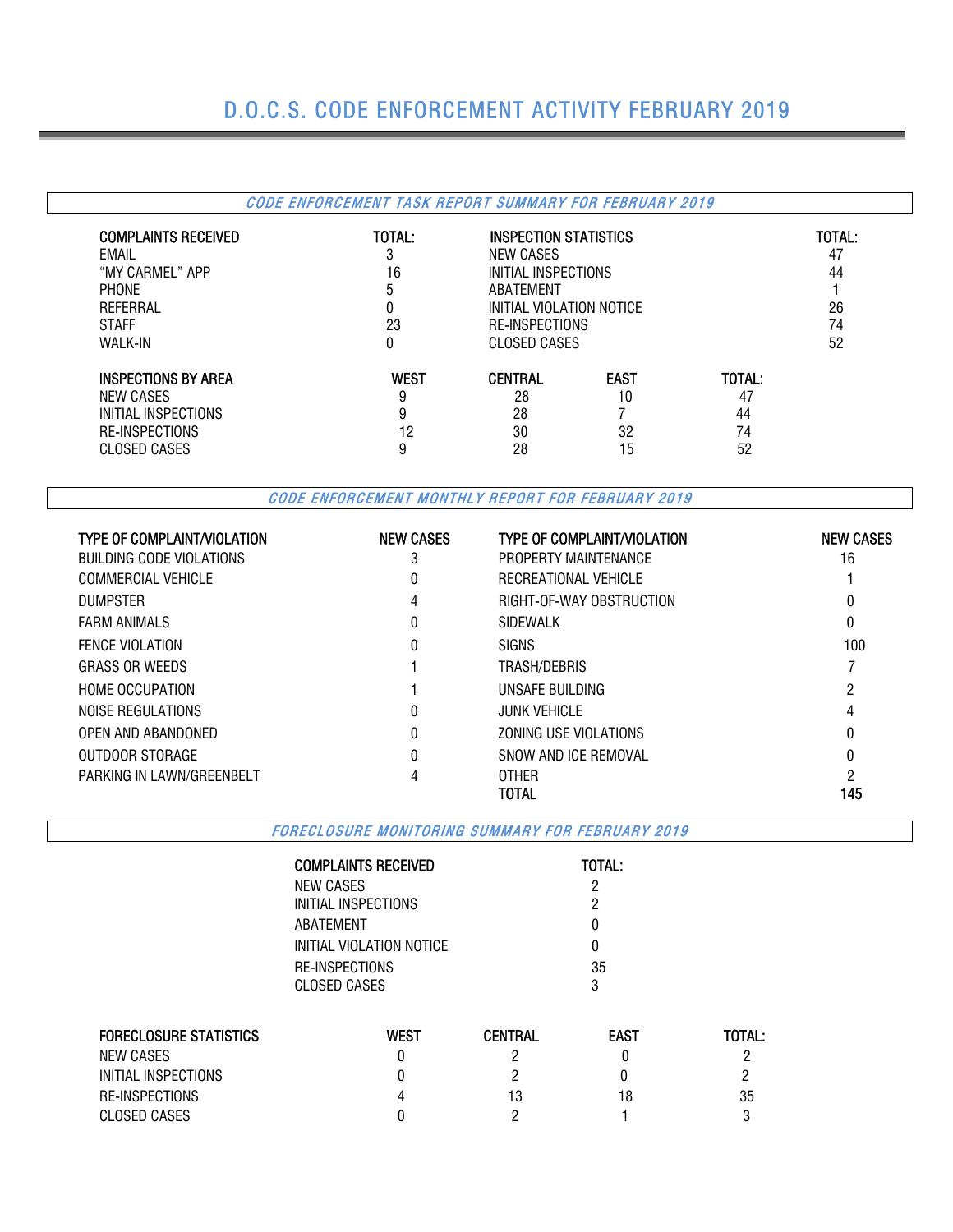### DEPARTMENT OF COMMUNITY SERVICES INCOME REPORT FEBRUARY 1-28, 2019



| <b>TRANSACTION TYPE:</b>                                                     | <b>TRANSACTIONS:</b> | AMOUNT:                        |
|------------------------------------------------------------------------------|----------------------|--------------------------------|
| BUILDING PERMITS: [Includes the fee for full Certificate of Occupancy (C/O)] | 71                   | \$<br>96,329.76                |
| <b>DEMOLITION PERMITS:</b>                                                   | 1                    | \$<br>279.00                   |
| <b>LATE FEES:</b>                                                            | 0                    | \$                             |
| RE-INSPECTION, ADDITIONAL INSPECTION, AND/OR TEMPORARY C/O:                  | 14                   | \$<br>2,885.00                 |
| PLAN AMENDMENT: (Commercial / Institutional)                                 | 1                    | \$<br>353.00                   |
| PLAN AMENDMENT: (Residential)                                                | 1                    | \$<br>176.00                   |
| <b>SPECIAL EVENT PERMITS:</b>                                                | 0                    | \$                             |
| TEMPORARY USE PERMITS/EXTENSIONS:                                            | $\overline{c}$       | \$<br>307.00                   |
| <b>APPEALS:</b>                                                              | 0                    | \$                             |
| <b>DUPLICATE PLACARDS:</b>                                                   | 0                    | \$                             |
| <b>FENCE PERMITS:</b>                                                        | 6                    | \$<br>362.00                   |
| FENCE LIABILITY WAIVER: (Paid to Hamilton County)                            | 3                    | \$<br>84.00                    |
| <b>ABATEMENT:</b>                                                            | 0                    | \$                             |
| ADLS:                                                                        | 0                    | \$                             |
| <b>ADLS AMENDMENT:</b>                                                       | 1                    | \$<br>214.00                   |
| <b>COMMITMENT AMENDMENT:</b>                                                 | 0                    | \$                             |
| <b>DEVELOPMENT PLAN:</b>                                                     | 0                    | \$                             |
| DEVELOPMENT PLAN AMENDMENT:                                                  | $\bf{0}$             | \$                             |
| <b>HPR REVIEW:</b>                                                           | 0                    | \$<br>÷,                       |
| <b>ORDINANCE AMENDMENT:</b>                                                  | 0                    | \$                             |
| <b>PLAT VACATE:</b>                                                          | 0                    | \$                             |
| <b>PRIMARY PLAT:</b>                                                         | 0                    | \$                             |
| PRIMARY PLAT AMENDMENT:                                                      | 0                    | \$                             |
| <b>PUD ORDINANCES:</b>                                                       | 0                    | \$                             |
| <b>REZONE:</b>                                                               | 0                    | \$                             |
| <b>ADDITIONAL WAIVER:</b>                                                    | $\pmb{0}$            | \$                             |
| <b>SDR SITE PLAN REVIEW:</b>                                                 | 0                    | \$<br>$\overline{\phantom{0}}$ |
| <b>SECONDARY PLAT/REPLAT:</b>                                                | 0                    | \$                             |
| <b>SUBDIVISION WAIVER:</b>                                                   | $\bf{0}$             | \$                             |
| MISC. ZONING WAIVER:                                                         | $\pmb{0}$            | \$                             |
| <b>TAC ONLY:</b>                                                             | 1                    | \$<br>362.00                   |
| DEVELOPMENT STANDARDS VARIANCE:                                              | 1                    | \$<br>1,997.00                 |
| <b>HEARING OFFICER REVIEW:</b>                                               | 3                    | \$<br>540.00                   |
| SPECIAL EXCEPTION VARIANCE:                                                  | 0                    | \$<br>-                        |
| SPECIAL USES: (Includes Special Use Amendments)                              | 0                    | \$                             |
| <b>USE VARIANCE:</b>                                                         | $\mathbf{1}$         | \$<br>1,836.40                 |
| <b>SIGN PERMITS:</b>                                                         | 9                    | \$<br>2,635.88                 |
| ZONING DETAILS/LETTER:                                                       | 0                    | \$                             |
| PARK & RECREATION IMPACT FEE (PRIF):                                         | 20                   | \$<br>54,040.00                |
| <b>TOTALS:</b>                                                               |                      |                                |
| <b>GENERAL FUND #101:</b>                                                    |                      | \$<br>108,361.04               |
| PRIF ACCOUNT # 106:                                                          |                      | \$<br>54,040.00                |
| <b>UTILITY FEES:</b> (Sewer/Water permits)                                   |                      | \$<br>78,489.00                |
| <b>TOTAL DEPOSIT:</b>                                                        |                      | \$<br>240,890.04               |
| Last Month's General Fund Deposit:                                           |                      | \$<br>120,806.05               |
| Last Month's Total Deposit:                                                  |                      | \$<br>321,126.05               |

NOTE: Receipts were deposited for 20 business days this month.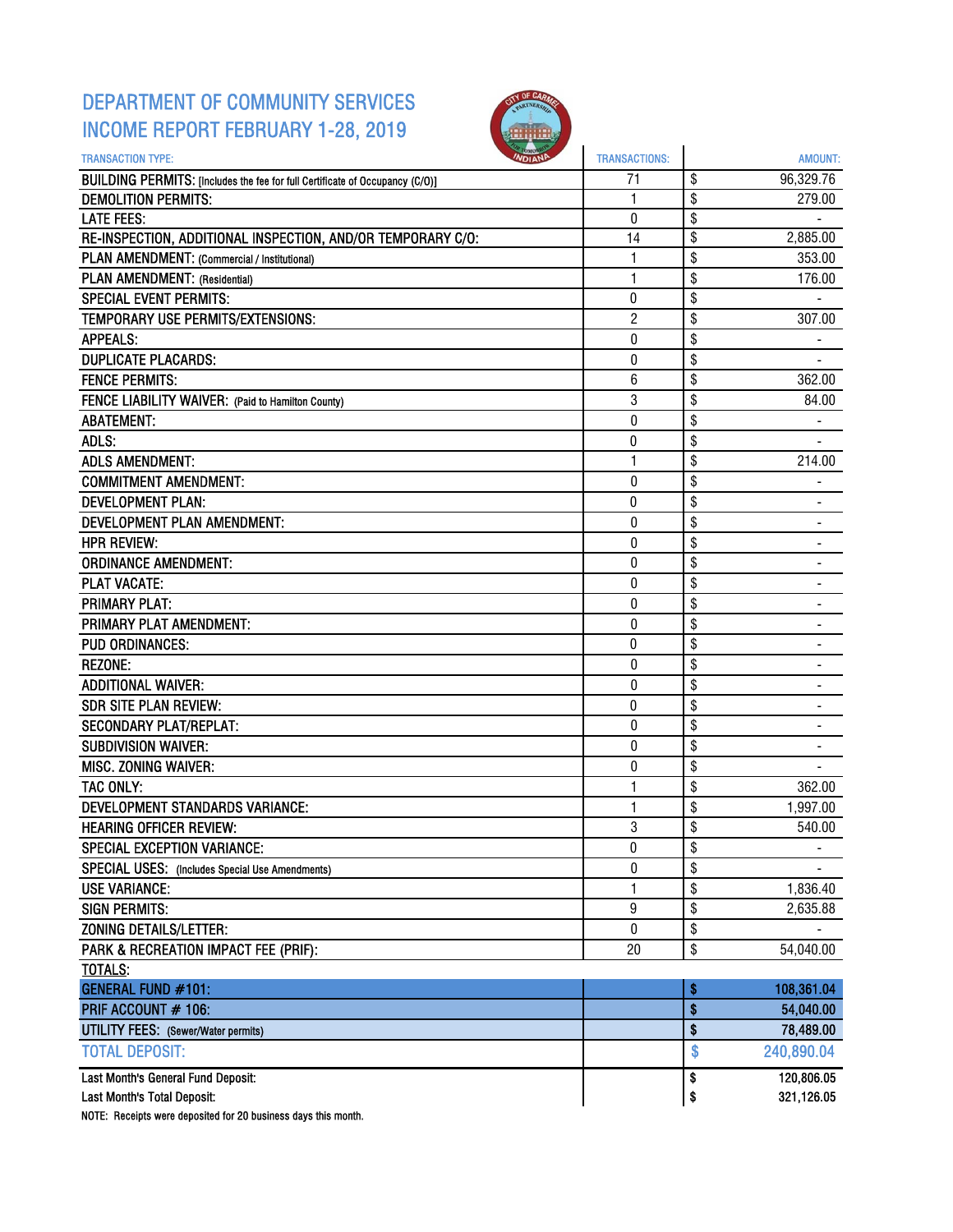### **City of Carmel Monthly Permits Issued Page 1**

| Issue<br>Date | <b>Status</b> | Permit<br>NO | Subdiv Name                     | <b>Property Address</b>     | Permit Type Description            | Estimated<br>Cost of<br>Constructior | Sq Ft      | <b>Contractor Name</b>                       | <b>Contractor Address</b>   | Cont.City           | Cont.<br>Cont.<br>State<br>Zip | Cont. Phone            | Propety Owner (as listed<br>per applicant) | Owner Adrs                     | Owner City                     | Owner<br><b>State</b> | Owne<br>Zip |
|---------------|---------------|--------------|---------------------------------|-----------------------------|------------------------------------|--------------------------------------|------------|----------------------------------------------|-----------------------------|---------------------|--------------------------------|------------------------|--------------------------------------------|--------------------------------|--------------------------------|-----------------------|-------------|
| 02/01/19      |               | 9010080      | <b>WESTMONT</b>                 | 14029 LASINO RUN            | RESIDENTIAL REMODEL                | \$37,000                             | 1.868      | SCHMITT FDMUND                               | 14029   ASINO RUN           | ARMEL               | <b>6032</b>                    |                        | <b>SCHMITT, FDMUND</b>                     | 4029 LASINO RUN                | ARMEI                          |                       | \$6032      |
| 02/04/19      |               | 9010089      | SUNRISE ON THE MONON            | 1503 WINDPUMP WAY           | RESIDENTIAL SINGLE FAMILY DWELLING | \$300,000                            | 2.765      | <b>OLD TOWN DESIGN</b>                       | 1132 S RANGELINE RD STE 200 | <b>ARMEL</b>        | 6032                           | (317) 626-8486         | MUCHNICK, MICHAEL & SHEETS, GARRETT        | 1497 STARCROSS LANE, APT 115   | <b>INDIANAPOLIS</b>            |                       | 46280       |
|               |               | 19010096     | <b>AUMAN'S ADDITION</b>         | 319 E CITY CENTER DR        | RESIDENTIAL SINGLE FAMILY DWELLING | \$500,000                            | 5,062      | OLD TOWN DESIGN                              | 1132 S RANGELINE RD STE 200 | <b>ARMEL</b>        | 6032                           | (317) 626-8486         | POYSER, TOM & KAREN                        | 353 AUTUMN DR                  | CARMEL                         |                       | 46032       |
|               |               | 19010105     | JACKSON'S GRANT ON WILLIAMS CR  | 500 STABLESIDE LN           | RESIDENTIAL SINGLE FAMILY DWELLING | \$450,000                            | 3.910      | OLD TOWN DESIGN                              | 1132 S RANGELINE RD STE 200 | <b>ARMEL</b>        | 6032                           | (317) 626-8486         | <b>GOLDSTONE, MARCIA</b>                   | 2480 DURBIN DR                 | ARMEI                          |                       | 46032       |
| 02/05/19      |               | 18120073     | <b>NFWARK</b>                   | 910 OSWEGO RD               | RESIDENTIAL SINGLE FAMILY DWELLING | \$1,100,000                          | 5,787      | <b>'CUSTOM LIVING INC</b>                    | 5335 WINTHROP AVE           | <b>NDIANAPOLIS</b>  | 16220                          | (317) 289-5990         | SMITH, CHARLIE & LEIGH                     | 13021 CRICKLEWOOD CT           | CARMEI                         |                       | 46033       |
|               |               | 19010115     |                                 | 631 N RANGE LINE RD         | COMMERCIAL REMODEL                 | \$75,000                             | 1.400      | REED CONSTRUCTION                            | 7102 MCLAIN DR              | <b>INDIANAPOLIS</b> | 16217                          | (317) 691-7656         | <b>HARDEN JACKSON LAW</b>                  | 11450 N MERIDIAN ST #200       | ARMEI                          |                       | 46032       |
|               |               | 19010116     |                                 | 3105 E 98 ST #100           | COMMERCIAL REMODEL                 | \$65,000                             | 2,730      | LT CONSTRUCTION LLC                          | 4365 W 96TH ST              | NDIANAPOLIS         | 6268                           | (317) 253-1251         | <b>BREOF KEYSTONE REO LLC</b>              | 6081 82ND ST #100              | <b>NDIANAPOLIS</b>             |                       | 46280       |
|               |               | 19010121     |                                 | 7245 E 146TH ST #120        | COMMERCIAL TENANT FINISH           | \$84,200                             | 1.382      | GREIGG, MICHAEL D.                           | 4340 EAST WEST HWY #105     | <b>BETHESDA</b>     | 20814<br><b>MD</b>             | (301) 986-9300         | IN TIN LLC.                                | PO BOX 370                     | MCI FAN                        |                       | 22101       |
|               |               | 19020011     |                                 | 1349 WIND CASTLE TRAIL      | <b>COMMERCIAL REMODEL</b>          | \$8,846                              | 1,010      | CRG RESIDENTIAL, LLC                         | 805 CITY CENTER DR #160     | CARMEL              | 16032                          | (317) 575-9400         | <b>INDSOR RETREAT</b>                      | 26 CORPORATE PLAZA DR #270     | <b>NEWPORT</b><br><b>BFACH</b> |                       | 46032       |
|               |               | 19020012     |                                 | 1682 LODGETREE COVE         | COMMERCIAL REMODEL                 | \$8,846                              | 1,010      | CRG RESIDENTIAL, LLC                         | 805 CITY CENTER DR #160     | CARMEL              | 16032                          | (317) 575-9400         | <b>VINDSOR RETREAT</b>                     | 26 CORPORATE PLAZA DR #270     | NEWPORT<br><b>BFACH</b>        | СA                    | 46032       |
|               |               | 19020015     | <b>OVERBROOK FARMS</b>          | 3760 DUNELLEN CIR           | FENCE PERMIT/INSPECTION            | \$0                                  | $\Omega$   | AFFORDABLE FENCE BUILDERS                    | 6023 E 26TH ST              | <b>INCIANAPOLIS</b> | 16219                          |                        | CARIERA, PETE & TINA                       | 3760 DUNELLEN CIRCLE           | CARMEL                         |                       | 46074       |
| 02/06/19      |               | 19010027     |                                 | 37 W 103RD ST               | COMMERCIAL REMODEL                 | \$1,159,000                          | 77.456     | NAZCO ENTERPRISES                            | <b>CESSNACT</b>             | <b>GAITHERSBURG</b> | 20879<br><b>MD</b>             | (240) 476-2371         | HOSPITALITY PROPERTIES INC.                | <b>PO ROX 579</b>              | <b>OUISVILLE</b>               |                       | 37777       |
|               |               | 9010092      | WOODS AT SHELBORNE. THE         | 3331 SHELBORNE WOODS PKWY   | RESIDENTIAL SINGLE FAMILY DWELLING | \$604,000                            | 7.306      | PULTE HOMES OF INDIANA                       | 1590 N MERIDIAN ST #530     | <b>ARMEL</b>        | 6032                           | (317) 575-2350         | <b>ULTE HOMES</b>                          | 11590 MERIDIAN ST N #530       | CARMEL                         |                       | 46032       |
|               |               | 19010108     | <b>CLAY SPRINGS</b>             | 1339 CLAY SPRINGS DR        | RESIDENTIAL REMODE                 | \$24,000                             | 882        | 'MILESTONE CONSTRUCTION INC                  | 211 FAST PALM ST            | <b>SYRACUSE</b>     | 16567                          | (574) 529-0076         | <b>GRADLE, DREW &amp; MEREDITH</b>         | 1339 CLAY SPRINGS DRIVE        | CARMEL                         |                       | 46032       |
|               |               | 19010119     | <b>CLAY SPRINGS</b>             | 12361 HYACINTH WAY          | <b>RESIDENTIAL REMODEL</b>         | \$13,000                             | 811        | <b>GRANDE &amp; GRANDE</b>                   | 6125 PROSPECT ST.           | <b>INDIANAPOLIS</b> | 16203                          | (317) 523-1117         | <b>NOLAN, SCOTT &amp; JENNIFER</b>         | 12361 HYACINTH WAY             | CARMEL                         |                       | 46032       |
|               |               | 19020022     | <b>BONBAR AT MONON LAKE</b>     | 1071 SERENITY CT            | FENCE PERMIT/INSPECTION            | \$0                                  |            | K & M FENCE                                  | 1615 WEST EDGEWOOD AVE      | NDIANAPOLIS         | 16217                          |                        | GRIFFITHS, MICHAEL & KRISTINE              | 1071 SERENITY CT               | <b>INDIANAPOLIS</b>            |                       | 46280       |
| 02/07/19      |               | 19010038     |                                 | 501 PFNNSYI VANIA PKWY #245 | COMMERCIAL TENANT FINISH           | \$162,887                            | 942        | DEWEES CONSTRUCTION                          | 35 N. BAI DWIN ST.          | <b>BARGERSVILLE</b> | 46106                          | (317) 422-1654         | <b>CHERMAK, RYAN A.</b>                    | 707 2ND AVE S                  | MINNFAPOLIS                    | MN                    | 55402       |
|               |               | 9010078      | <b>CROOKED STICK WEST</b>       | 2105 BURNING TREE LN        | PORCH AND DECK ADDITION            | \$40,000                             | 224        | <b>BACKYARD LIVING</b>                       | 2345 WEST 141ST ST. STE BYL | CARMEL              | 16074                          | (317) 826-1956         | DRGAN, JASON & DEBORAH                     | 2105 BURNING TREE LANE         | <b>ARME</b>                    |                       | 16032       |
|               |               | 19010083     |                                 | 1680 W MAIN STREET          | RESIDENTIAL ADDITION AND REMODEL   | \$1,300,000                          | 12,000     | WEDGEWOOD BUILDING COMPANI 32 1ST ST NE      |                             | ARMEL               | 16032                          | $(317)$ 669-6315       | <b>FRRY JOHN &amp; JORDNNA</b>             | 1680 W MAIN ST                 | CARMEL                         |                       | 46032       |
|               |               | 19020007     | <b>OVERBROOK FARMS</b>          | 14377 OVERBROOK DR          | RESIDENTIAL SINGLE FAMILY DWELLING | \$538,000                            | 9,368      | <b>FISCHER HOMES</b>                         | 6602 E. 75TH ST STE 400     | <b>NDIANAPOLIS</b>  | 6250                           | (317) 348-2500         | <b>FISCHER HOMES</b>                       | 6602 E. 75TH ST STE 400        | <b>NDIANAPOLIS</b>             |                       | 46250       |
|               |               | 19020025     | 1501 PROVIDENCE AT OLD MERIDIAN | 1008 CAVENDISH DR           | FLECTRICAL PERMIT/INSPECTION       | \$0                                  | $\Omega$   | <b>KOLLER, JERRY</b>                         | 960 E MORTON AVE            | <b>MARTINSVILLE</b> | 16151                          | 765) 318-0127          | RAKER MARK A                               | 1008 CAVENDISH DR              | <b>ARMEI</b>                   |                       | 46032       |
| 02/08/19      |               | 9010088      | SUNRISE ON THE MONON            | 1449 SUNDOWN CIR            | RESIDENTIAL SINGLE FAMILY DWELLING | \$800,000                            | 5.590      | OLD TOWN DESIGN                              | 1132 S RANGELINE RD STE 200 | CARMEL              | 6032                           | (317) 626-8486         | OLD TOWN DEVELOPMENT, LLC                  | 1132 SOUTH RANGE LINE ROAD     | <b>ARMEL</b>                   |                       | 46032       |
|               |               | 19010117     | JACKSON'S GRANT ON WILLIAMS CR  | 1205 WESTVALE DR            | RESIDENTIAL SINGLE FAMILY DWELLING | \$700,000                            | 7.149      | <b>HOMES BY MCKENZIE</b>                     | 4631 LISBORN DR             | <b>ARMEL</b>        | 6033                           | (317) 574-7616         | SAVADER, SCOTT & BRENDA                    | 2340 SHAFTSBURY RD             | <b>ARMEI</b>                   |                       | 16032       |
|               |               | 19020033     | ROHRER MEADOWS                  | 858 GRACE DR                | FENCE PERMIT/INSPECTION            | \$0                                  | $\sqrt{2}$ | OWES OF CARME                                | 14598 LOWES WAY             | CARMEL              | 6033                           |                        | <b>EE. HEWOOK</b>                          | 858 GRACE DF                   | CARMEL                         |                       | 46032       |
|               |               | 9020033      | HOME PLACE                      | 10416 MCPHERSON ST          | ELECTRICAL PERMIT/INSPECTION       | \$0                                  |            | <b>JUNN, JAMES</b>                           | 12386 MEDALIST PKWY         | ARMEL               | 6033                           |                        | <b>/USUPOV, BRENDON</b>                    | 10416 MCPHERSON ST             | <b>INDIANAPOLIS</b>            |                       | 46280       |
| 02/11/19      |               | 19010097     | VILLAGE OF WESTCLAY             | 2470 HARLESTON ST           | <b>COMMERCIAL TENANT FINISH</b>    | \$849,662                            | 10,579     | FELDERMAN DESIGN BUILD                       | 5620 COVENTRY LN            | ORT WAYNE           | 6804                           | (260) 434-4000         | E & J ENTERPRISE, LLC                      | 6511 RED CEDAR WAY             | CARMEL                         |                       | 46033       |
|               |               | 19010113     | THE GROVE AT THE LEGACY         | 14245 ANTIQUITY DR          | RESIDENTIAL REMODEL                | \$10,232                             | 70         | MPROVO AMERICAN SUNSPACE                     | 11723 E 21ST ST             | <b>NDIANAPOLIS</b>  | 16629                          | (574) 304-3164         | OLEY, KURT & NANCY                         | 14245 ANTIQUITY DF             | CARMEL                         |                       | 46033       |
|               |               | 19020040     | VALLEYBROOK                     | 4909 N DEER RIDGE DR        | <b>FENCE PERMIT/INSPECTION</b>     | \$0                                  | $\Omega$   | AFFORDABLE FENCE BUILDERS                    | 6023 E 26TH ST              | <b>INCIANAPOLIS</b> | 16219                          |                        | GARRARD, JAMES & TRACY WILLIAMS            | 4909 DEER RIDGE DR I           | CARMEL                         |                       | 46033       |
|               |               | 19020041     | <b>LEXINGTON FARMS</b>          | 1029 CHURCHILL CT           | ELECTRICAL PERMIT/INSPECTION       | <b>SO</b>                            | $\Omega$   | <b>BELCHER ELECTRIC</b>                      | 4412 N 25 W                 | GREENFIELD          | 16140                          | (317) 508-2371         | <b>JORDAN, JOHN</b>                        | 1029 CHURCHILL CT              | CARMEL                         |                       | 46280       |
| 02/12/19      |               | 9020014      | <b>WILSON'S VILLAGE</b>         | 54 WILSON DR                | <b>RESIDENTIAL REMODEL</b>         | \$50,000                             | 1.389      | <b>/IRAMORTES, ANNIE</b>                     | 14290 WEEPING CHERRY DR     | <b>ISHERS</b>       | 6038                           | (317) 918-3042         | <b>TANG, DAVE</b>                          | 6701 KOLL CENTER PKWY #250     | PLEASANTON                     |                       | 94566       |
| 02/13/19      |               | 19010098     | TALLYN'S RIDGE                  | 3291 TAMERLANE PLACE        | RESIDENTIAL SINGLE FAMILY DWELLING | \$245,000                            | 5,832      | <b>FISCHER HOMES</b>                         | 6602 E. 75TH ST STE 400     | <b>NDIANAPOLIS</b>  | 16250                          | (317) 348-2500         | <b>FISCHER HOMES</b>                       | 6602 E. 75TH ST STE 400        | <b>NDIANAPOLIS</b>             |                       | 46250       |
|               |               | 9010114      | CARMEL SCIENCE AND TECHNOLOGY   | 560 COLLEGE AVE N 1ST FLOOR | <b>COMMERCIAL TENANT FINISH</b>    | \$10,000                             | 1.384      | CAPITOL CONSTRUCTION                         | 11051 VILLAGE SQUARE LANE   | <b>ISHERS</b>       | 6038                           |                        | BANKERS NATIONAL LIFE INSUR CO             | 1825 N PENNSYLVANIA AVE        | <b>CARMEL</b>                  |                       | 16032       |
|               |               | 9020002      | THE SANCTUARY AT 116TH STREET   | 12000 WEST RD               | RESIDENTIAL SINGLE FAMILY DWELLING | \$380,000                            | 5.457      | 'RYAN HOMES INC                              | 8425 WOODFIFLD CROSSING ST  | <b>INDIANAPOLIS</b> | 16240                          | (317) 371-6577         | *RYAN HOMES IN                             | 8425 WOODFIELD CROSSING STE 31 | <b>INDIANAPOLIS</b>            |                       | 46240       |
| 02/14/19      |               | 19010104     |                                 | 1289 CITY CENTER DR #100    | COMMERCIAL REMODEL                 | \$400,000                            | 3.650      | <b>ALT CONSTRUCTION LLC</b>                  | 4365 W 96TH ST              | <b>INDIANAPOLIS</b> | 46268                          | (317) 253-1251         | CNO FINANCIAL GROUP                        | 11825 PENNSYLVANIA             | CARMEL                         |                       | 46032       |
|               |               | 19020055     | ORCHARD PARK                    | 10490 ORCHARD PARK DR       | FLECTRICAL PERMIT/INSPECTION       | \$0                                  | $\Omega$   | RC ELECTRIC LLC                              | 3659 W 10TH STREET          | <b>INDIANAPOLIS</b> | 16222                          | (317) 339-0757         | <b>BERRY BEA</b>                           | 10490 ORCHARD PARK W DR        | <b>INDIANAPOLIS</b>            |                       | 46280       |
|               |               | 9020056      | <b>WILLIAMSON RUN</b>           | 10338 POWER DR              | FLECTRICAL PERMIT/INSPECTION       | \$0                                  | $\Omega$   | <b>GENESIS ELECTRICAL SERVICER</b>           | 21222 CUMBERLAND RD         | <b>VOBLESVILLE</b>  | 6062                           | (317) 708-7000         | <b>ROWE. JOHN</b>                          | 0338 POWER DR                  | <b>ARMEL</b>                   |                       | 46033       |
| 02/15/19      |               | 9020063      | <b>BRIAR CREEK</b>              | 10565 E LAKESHORE DF        | FENCE PERMIT/INSPECTION            | \$0                                  |            | <b>IULLSEYE FENCE DESIGN INC</b>             | PO BOX 941                  | <b>VOBLESVILLE</b>  | 6061                           | (317) 774-0197         | <b>URGESS, AARON &amp; MICHELLE</b>        | 10565 LAKESHORE DR             | CARMEL                         |                       | 46033       |
| 02/18/19      |               | 19010111     | <b>SHELBOURNE ESTATES</b>       | 12966 PONTELL PI            | RESIDENTIAL ACCESSORY STRUCTURE    | \$151,800                            | 360        | CASE DESIGN/REMODELING                       | 99 E CARMEL DR., STE 100    | CARMEL              | 16032                          | (317) 846-2600         | EDERICI, JOHN T & DEVANA S                 | 12966 PONTELL PL               | CARMEL                         |                       | 46074       |
|               |               | 19010120     | <b>BUCKHORN ESTATES</b>         | 935 DOE RUN DR              | <b>RESIDENTIAL REMODEL</b>         | \$125,000                            | 593        | CASE DESIGN/REMODELING                       | 99 E CARMEL DR STE 100      | CARMEL              | 16032                          | (317) 846-2600         | PEASLEY, JOHN R & ELIZABETH                | 935 DOE RUN DR                 | CARMEL                         |                       | 46032       |
|               |               | 19020018     |                                 | 11611 N MERIDIAN ST         | COMMERCIAL TENANT FINISH           | \$40,850                             | 2,020      | CAPITOL CONSTRUCTION                         | 11051 VILLAGE SQUARE LANE   | <b>ISHERS</b>       | 6038                           |                        | ZELLER REALTY GROUP                        | 11611 MFRIDIAN ST N #120       | CARMEL                         |                       | 46032       |
|               |               | 9020024      | CHERRY CREEK ESTATES            | 14054 POWDER DR             | RESIDENTIAL REMODEL                | \$15,000                             | 1.192      | <b>GRANDE &amp; GRANDE</b>                   | 6125 PROSPECT ST.           | <b>NDIANAPOLIS</b>  | 6203                           | (317) 523-1117         | MILLER, BETTY                              | 14054 POWDER DRIVE             | <b>CARMEL</b>                  |                       | 46203       |
| 02/19/19      |               | 19010112     | <b>CROOKED STICK WEST</b>       | 2290 AUGUSTA LANE           | RESIDENTIAL ADDITION AND REMODEL   | \$150,000                            | 232        | WILLIAM GORDON GROUP                         | 2371 GLEBE ST               | CARMEL              | 6032                           | (317) 361-3191         | <b>BDULLAH, NICH</b>                       | 2290 AUGUSTA LANE              | CARMEL                         |                       | 16032       |
|               |               | 19020027     | THE PRESERVE AT BEAR CREEK      | 4422 VOYAGEUR WAY           | RESIDENTIAL SINGLE FAMILY DWELLING | \$433,000                            | 5.518      | *PULTE HOMES OF INDIANA                      | 11590 N MERIDIAN ST #530    | <b>CARMEL</b>       | 16032                          | (317) 575-2350         | <b>PLILTE HOMES</b>                        | 11590 MERIDIAN ST N #530       | ARMEI                          |                       | 46032       |
|               |               | 19020042     | JACKSON'S GRANT ON WILLIAMS CR  | 508 TERHUNE LANE            | RESIDENTIAL SINGLE FAMILY DWELLING | \$700,000                            | 4,094      | *OLD TOWN DESIGN                             | 1132 S RANGELINE RD STE 200 | CARMEL              | 16032                          | (317) 626-8486         | NEAL, CHERYL DAWN                          | 1529 SUNRAY DR APT 150         | <b>INDIANAPOLIS</b>            |                       | 46280       |
|               |               | 19020079     |                                 | 1300 E 96TH ST              | ELECTRICAL PERMIT/INSPECTION       | \$0                                  |            | RIVERSIDE ELECTRIC INC                       | 680 REDNA TERRACE           | CINCINNATI          | 5215                           | (513) 936-0100         | CORPOREX COMPANIES LLC                     | 100 E RIVER CENTER BLVD        | COVINGTON                      |                       | 00000       |
| 02/20/19      |               | 19020001     |                                 | 154 MEDICAL DR #160         | <b>COMMERCIAL TENANT FINISH</b>    | \$15,000                             | 1.200      | <b>RENCH HAIR COUTURE</b>                    | 13120 SIX POINTS RD         | CARMEL              | 6032                           | (317) 201-2332         | <b>MBA PROPERTIES CORE</b>                 | 13300 SIX POINTS RD            | <b>ARMEL</b>                   |                       | 16032       |
|               |               | 19020049     |                                 | 3091 98TH ST E #150         | COMMERCIAL REMODEL                 | \$125,000                            | 4.516      | <b>ALT CONSTRUCTION LLC</b>                  | 4365 W 96TH ST              | <b>INDIANAPOLIS</b> | 6268                           | (317) 253-1251         | <b>JONES LANG LASALLE</b>                  | 8900 KEYSTONE CROSSING #1150   | <b>INDIANAPOLIS</b>            |                       | 46280       |
|               |               | 19020087     | JACKSON'S GRANT ON WILLIAMS CR  | 521 DYI AN DR               | FENCE PERMIT/INSPECTION            | \$0                                  |            | ULLSEYE FENCE DESIGN INC.                    | PO BOX 941                  | NOBI ESVILLE        |                                | 46061-0 (317) 774-0197 | QUINN, PETER & SUSAN                       | 521 DYLAN DR                   | CARMEL                         |                       | 46032       |
|               |               |              |                                 | -82<br>Total Permits:       |                                    |                                      |            | <b>Total Estimated Cost of Construction:</b> | \$20,708,269.00             |                     |                                | Total Sq.Ft.:          | 324.035                                    |                                |                                |                       |             |

**Status(Stat Column) codes mean: O=Open/incomplete; C=Closed/completed (includes completed permits where C/O's are not issued-like demolition or separate electrical permits); E=Expired-project may or may not have been completed, but no inspections have been scheduled. V=VOID-Permit voided.**